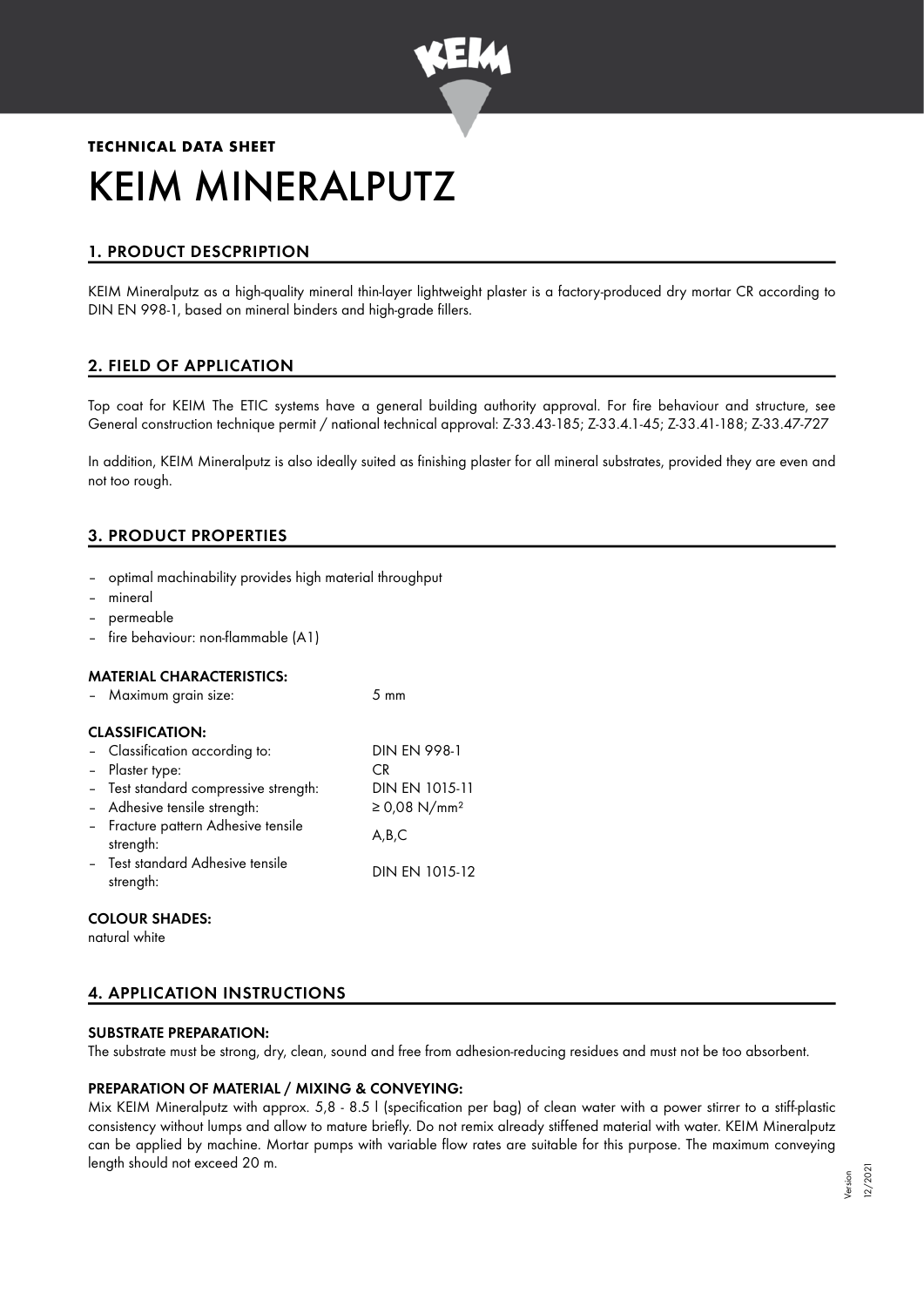#### APPLICATION:

Apply mixed KEIM Mineralputz quickly with suitable tools in uniform layer thickness. To avoid build-up, always work through quickly, wet on wet. Always apply only the same batch no. in one area. If possible, the total requirement for one project should be ordered, which can be called off in partial quantities if necessary.

#### TOP RENDER:

After applying KEIM Mineralputz, the surface must be rubbed down and smoothed with either a plastic or steel trowel. KEIM Mineralputz can also be individually structured instead of triturated. Plaster designs such as comb or broom finish should be determined on the basis of sample surfaces. Possible influences on the subsequent colour design or later soiling tendency of the finished surface should be taken into consideration.

#### AFTERTREATMENT:

KEIM Mineralputz must be protected from drying out too quickly due to sun or wind, or kept moist if necessary.

#### FINISHING:

Subsequent coat: KEIM Mineralputz can be coloured by applying two coats of KEIM Soldalit. Use in the KEIM AquaROYAL system is only possible with a subsequent double coat of KEIM AquaROYAL Color. Neutralisation of the plastered surfaces by means of KEIM Etching Liquid is recommended for use within the KEIM AquaROYAL system.

With mineral plasters, slight colour deviations and irregularities may occur due to weathering, which are a product characteristic and are not to be objected to. For optical reasons, at least one coat of KEIM equalising paint must therefore be applied.

#### CONSUMPTION:

#### approx. 5 kg/m²

These material consumption values are guide values for smooth substrates. Exact consumption values must be determined by means of test areas.

#### CLEANING OF TOOLS:

Clean tools, machines and mixers immediatley after use with water. In hardened state only a mechanical removal is possible.

## 5. PACKAGING

| <b>Container content</b> | Unit of measure | Quantity on pallet | Type of container |
|--------------------------|-----------------|--------------------|-------------------|
|                          |                 |                    | baa               |

## 6. STORAGE

| max. storage time | Storage conditions |
|-------------------|--------------------|
| 12 months         | dry<br>cool        |

## 7. DISPOSAL

For disposal information refer to section 13 of the safety data sheet.

#### EC WASTE CODE:

Waste code: 17 01 01

## 8. SAFETY INSTRUCTIONS

Please, refer to the Material Safety Data Sheet.